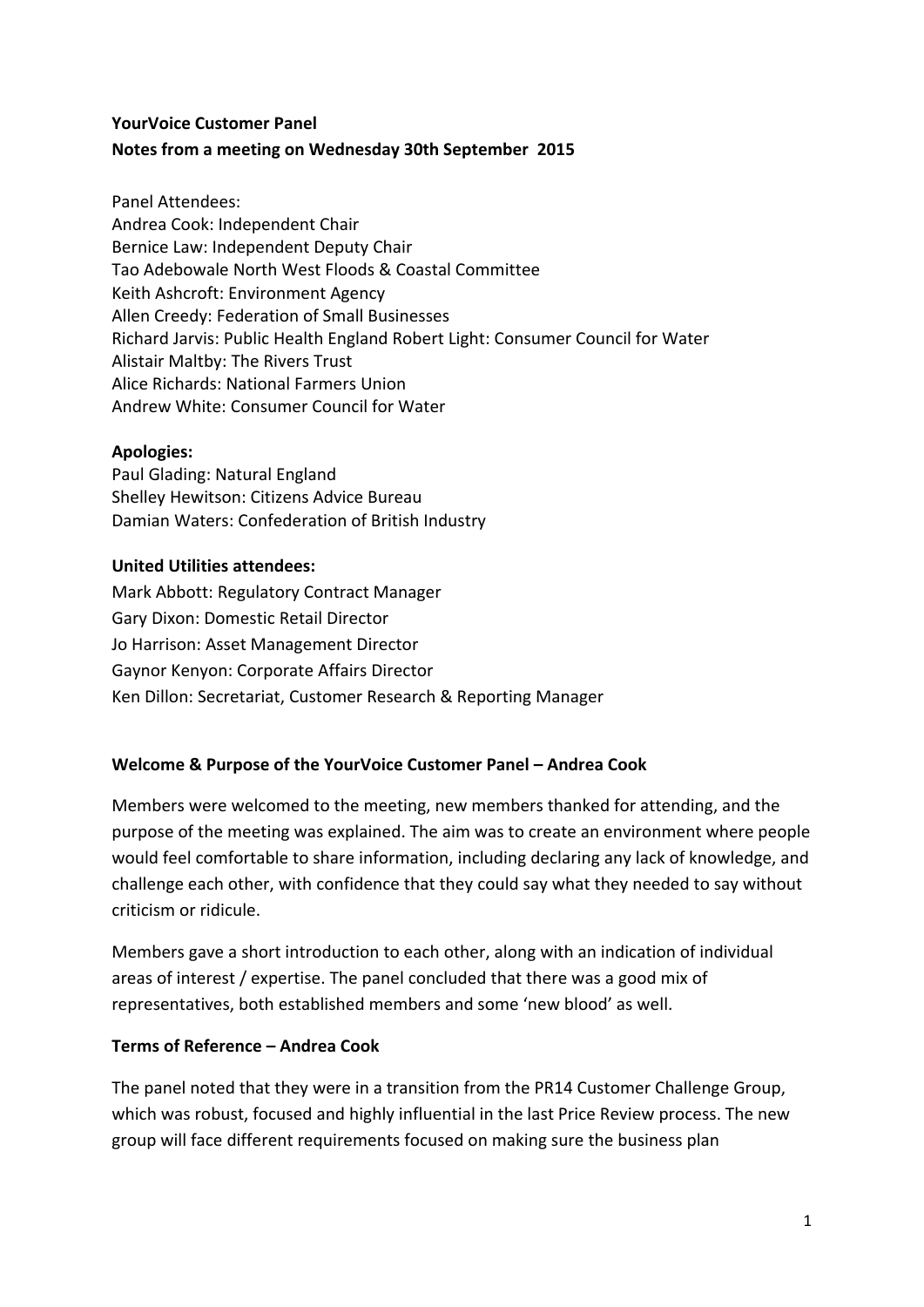commitments for customers are delivered. Members agreed that they would want to maintain the same degree of rigour on the journey through delivery against commitments.

It was emphasised that in respect of new members, the panel had looked to bolster the business representation, and was mindful that although large business users should have a voice, smaller businesses (such as hairdressers, small hotels and restaurants) need a stronger presence.

Members were referred to the slide containing the draft Terms of Reference and asked to advise of anything else that should be added.

The panel asked whether any invitees had turned down membership and were advised that Age UK had been asked to provide a representative but had not been able to field anyone with regional responsibilities. The Association of British Credit Unions was invited but had declined, and a Local Government representative was still being pursued. The Federation of Small Businesses and the National Farmers Union were new additions.

The panel thought that the Terms of Reference as drafted were mainly about the transition role and that they would need to be developed to incorporate the requirements of the next price review process, pending guidance from Ofwat as to what they might require from companies and the customer scrutiny process for PR19.

Members queried whether they could share other new CCG terms of reference to identify any gaps and the Chair advised of a meeting planned for all Customer Challenge Group Chairs on 19th of October and agreed to raise this.

Members debated how they would assess how effective they are in their role in challenging the company. There was agreement that a subgroup should be formed to consider the question of how to assess the panel's performance, along with deciding what the most appropriate key performance indicators are.

Action: It was agreed that a Performance /KPI subgroup would be established - Andrea Cook to consult with members and progress

In closing the discussion, the panel agreed that it should continue to revisit the Terms of Reference to ensure they are fit for purpose on a six-monthly basis.

### **Franklaw Incident Update – Gary Dixon**

Gary Dixon (GD) gave a comprehensive account of the events leading upto, and during, the recent water quality incident at the Franklaw Water Treatment Works, where traces of the cryptosporidium parasite were found in water samples. This led to 'Boil Water' advice being given to 320,000 customers during the period between 6th August and 6th September.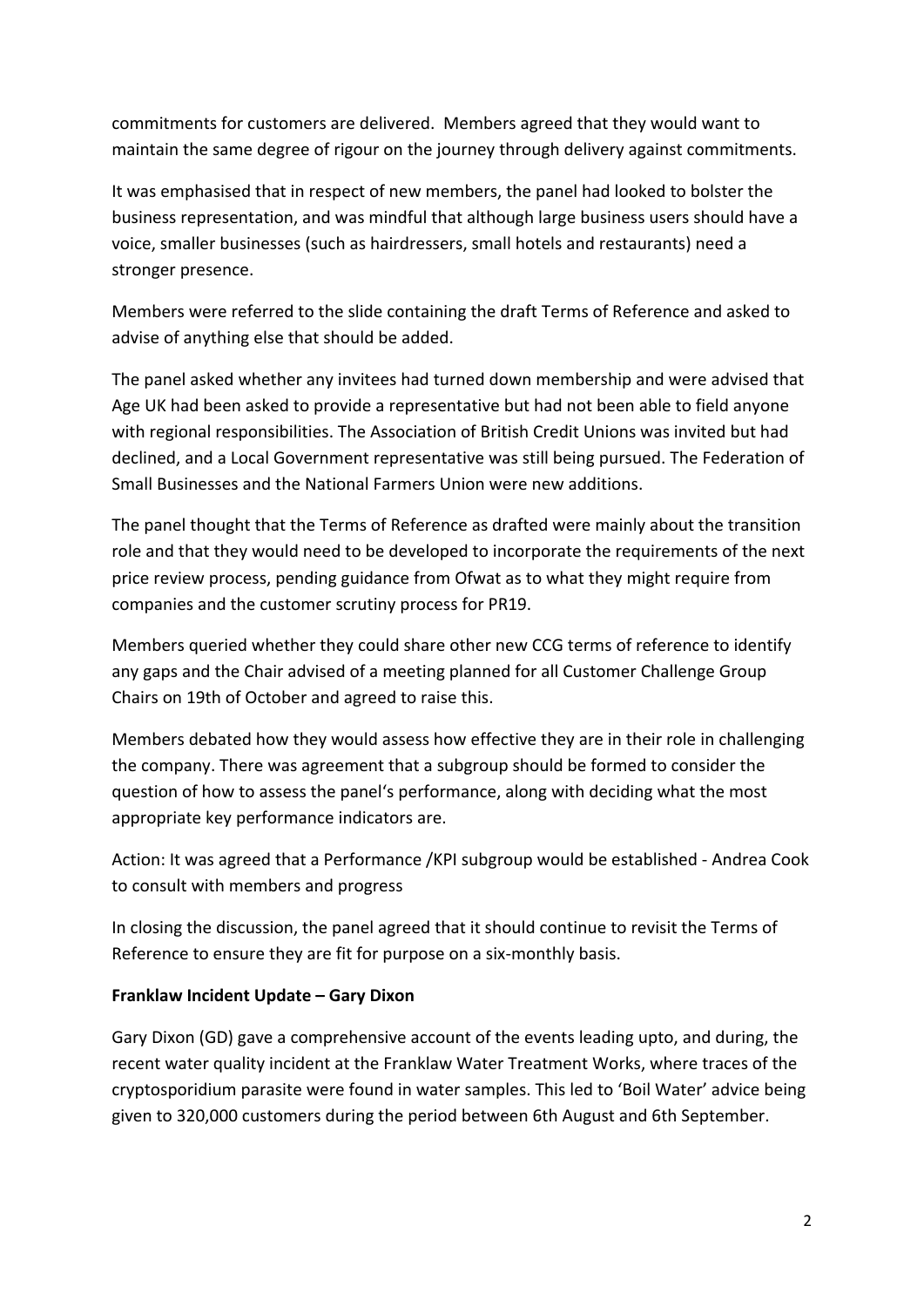GD emphasised that even though ex-gratia compensation had been paid to all customers impacted, there would be no impact on customers' bills as a consequence.

Members asked GD to comment on the process of independent auditing of compensation claims. He advised that customers will be required to provide evidence of any extra loss they have suffered (over and above the 'standard' compensation payments of between £50 and £60). A random sample of cases will be assessed by a small taskforce comprising Andrea Cook, Bernice Law and Damian Waters, and they will provide their observations and learning points to United Utilities. The audit will take place on the basis of around 15% random sampling.

If customers are still unsatisfied, they can still apply for a formal review by the Consumer Council for Water (CCW) linked to Alternative Dispute Resolution (ADR). GD remarked that 200 claims were currently being considered from business customers, and all would be looked at carefully.

The panel were asked to note a number of concerns from some constituents of the Federation of Small Businesses (FSB). A file was passed over containing a full summary of these to GD at the close of the meeting, in the spirit of enabling the company to learn from this event. General observations included :

- The FSB has more than 2.5k members who believe the incident has had a negative impact.
- Better guidance on what constitutes a 'good' claim should be provided.
- Bookings for some small hotels in and around Blackpool had to be cancelled claims should allow for this loss of revenue.
- The incident raised the question of where the consumer goes to for help in a crisis situation following market reform.
- The definition of vulnerable customers should contain reference to some small businesses.
- CCW's statutory responsibility to agree compensation should include the need to consult with small businesses.

The company responded that they understood any frustration, but they were fully committed to allowing reasonable claims. There was no obligation to pay compensation under the GSS regulations but it considered that it had been the right thing to do.

CCW commented that they had been consulted on the process, and that there had been discussion on how to deal effectively with small businesses. They were very conscious of the potential impact on this category of consumer.

Members observed that the discussion could very easily have been about flooding and that it was interesting to hear about how the organisation had responded. Trust and the source of that trust is a key concern in terms of rebuilding customer confidence – there is always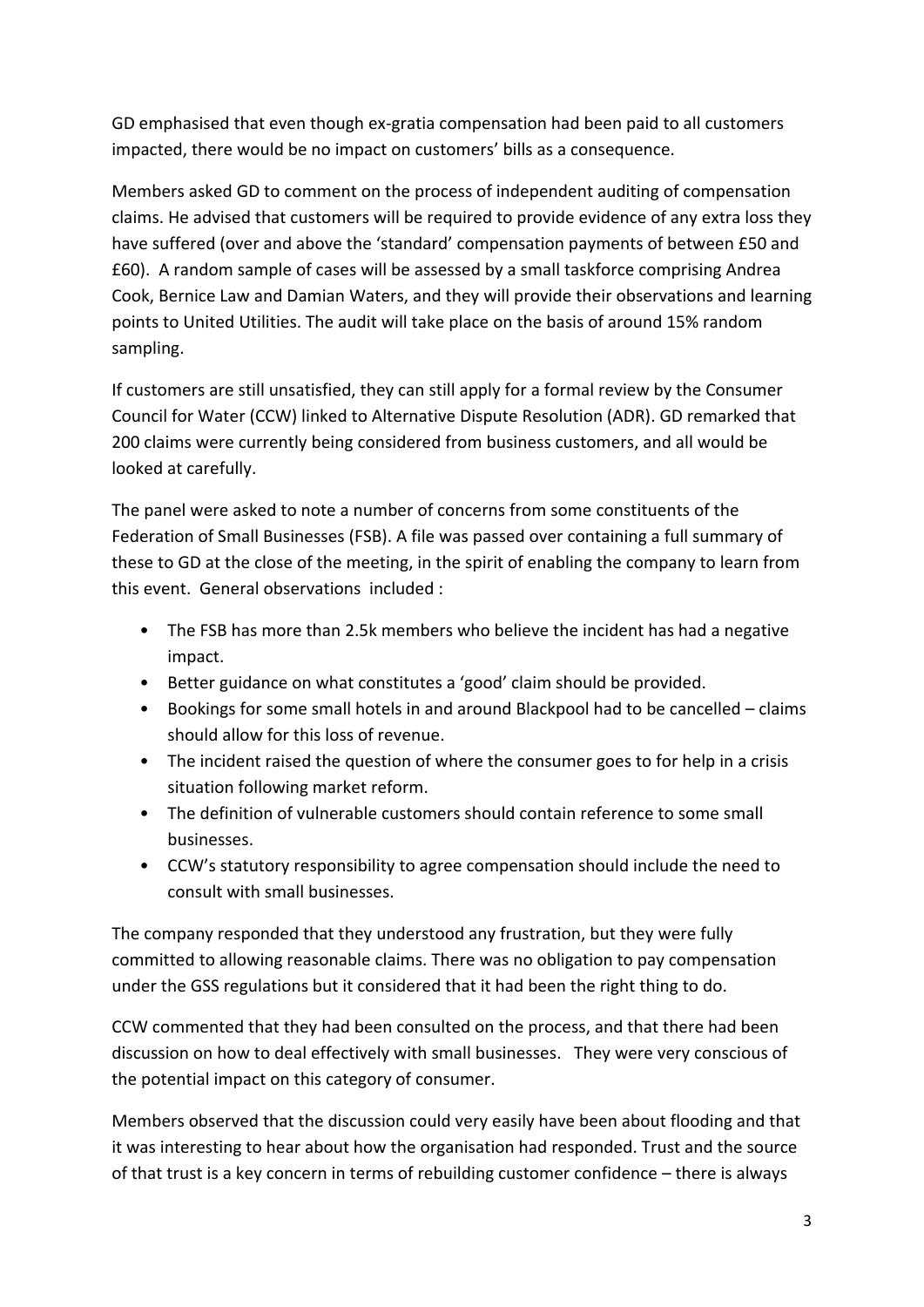the need to balance the risk of over– optimism vs realistic expectations of how the incident may play out. The panel said that it would be interested to understand the cost impact of the ultra-violet treatment and the full costs of the incident to the company.

# Action: Provide summary of the full cost impact of the Franklaw incident – Gary Dixon

Members reflected that the definition of vulnerable customers can be very broad. If small businesses were included there would need to be a clear distinction about how different categories of vulnerable customers can be affected. Also, consumers take the water they get for granted. Panel members raised the question of how the industry can communicate to customers that what they receive for the money they pay is actually very good value for money.

GD commented that vulnerable customers in this case were, for example, people who were physically unable to boil water. Although the company had a list of customers on the ExtraCare register, it also spoke to multiple agencies (such Local Authorities, Emergency Services etc.) to improve its knowledge during the incident, and was also investing in additional customer data to improve ongoing understanding of customers' views.

It was commented that is was ironic that the company had to pull out of the Livestock Fence proposals in Cumbria at the same time that the Franklaw incident was ongoing. Gaynor Kenyon (GK) responded that the company had looked at the costs of building a new water treatment works, which would be the long term alternative (with the attendant disruption and cost), but this was not viable. The company had received 133 objections to the Fence and has to find a solution, but this did not need to be a priority. The current prime objective is to build the new pipeline.

Members reflected that what had happened is a civil contingency, and the issues need to be dealt with in strict priority order. The panel was conscious that such issues can happen but it is important that lessons are learned. Members agreed that the company needed to ensure that it didn't end up in a position where financial drivers forced it to manage such incidents less then optimally.

### **Price Review outcome – Our plans 2015-20 – Mark Abbott**

Mark Abbott (MA) presented an update to explain what the impact of the Final Determination and follow-up discussions with Ofwat had had on the company's plans. Outcomes are challenging, particularly in wastewater, but Ofwat had accepted the case for higher levels of domestic retail costs based on the higher levels of deprivation in the region. The PR14 group had been fully supportive of this and had lent weight to the argument.

Household customer bills in 2019-20 at £379 will be 2% lower than current average bill levels of £388.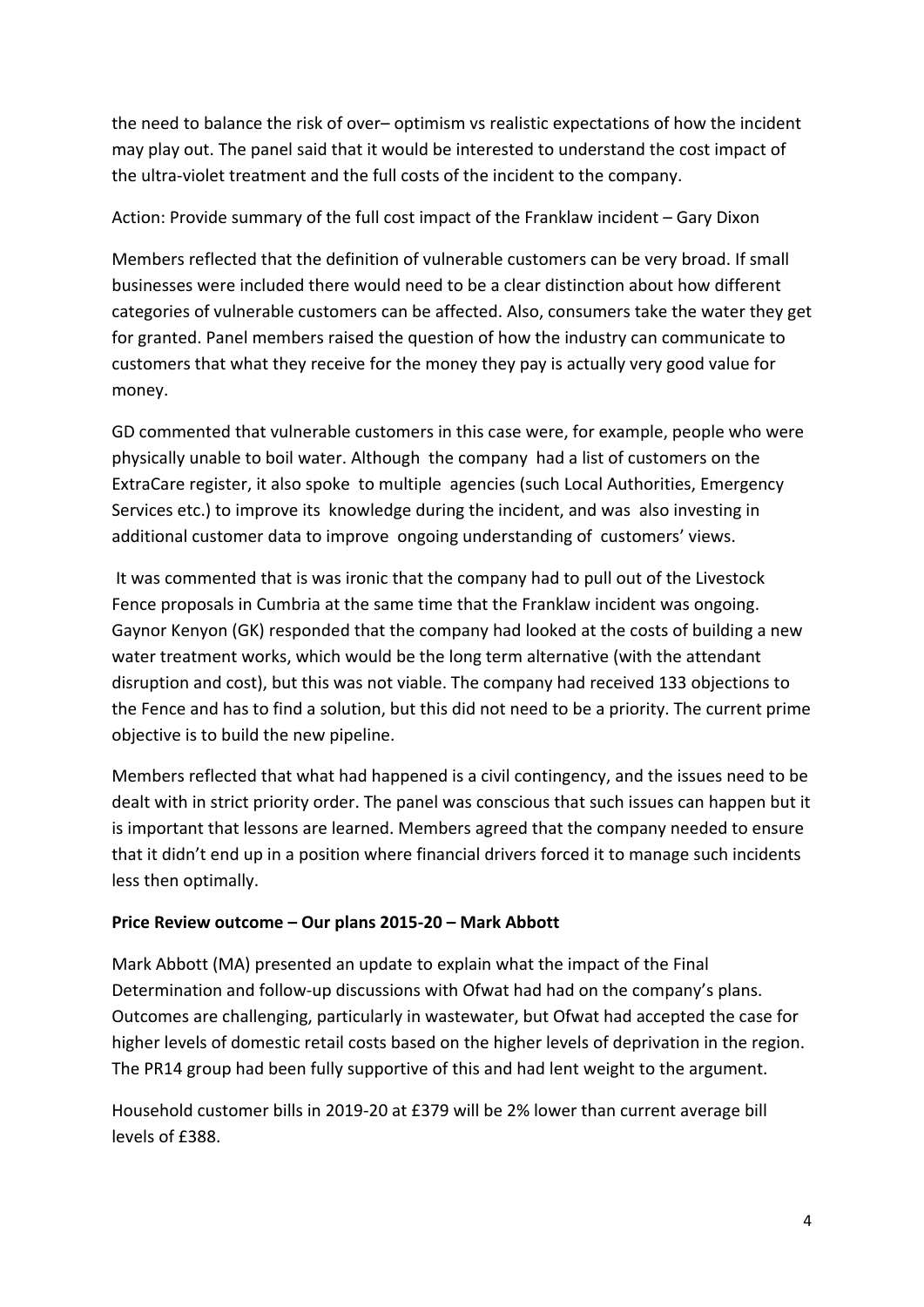### **Performance Commitments & Outcome Delivery Incentives – Jo Harrison**

Jo Harrison (JH) presented an update to explain the company's outcome commitments and delivery incentives at a strategic level, highlighting the key challenges in the water and wastewater outcome delivery plans:

Key wastewater challenges by 2020:

- Reduction in wastewater treatment works failing or operating at risk
- Reduction in wastewater pollution incidents with no category 1 or 2 incidents
- 13% reduction in the number of sewer blockages
- Upper quartile industry performance on sewer flooding 100% of the capital programme delivered on time

Key water challenges by 2020

- DWI water quality category 3 and above incidents reduced to 7
- Average minutes lost per property down to 12 minutes per year
- Achievement of leakage targets
- Significant reduction in customer contacts relating to water quality
- 100% of the capital programme delivered on time

Members asked whether the company will use other insights to test customer satisfaction with value for money along with the Brand Tracker. GD reiterated to the panel that the contractual measure for customer satisfaction will be from the Brand Tracker survey.

Panel members asked how the company promotes the environmental initiatives around beaches, commenting that often people don't value these because they don't understand them.

Also, the multiplier effects of investment in the locality of beaches have been understated and the company could have justified a higher level of investment.

The outcome that states "your wastewater is removed without you ever noticing" could be better supported by communications to customers to remind people what is actually involved.

#### **Performance Reporting – Mark Abbott**

MA presented a briefing on the company's requirements and plans around performance reporting, as well as on the assurance regime assigned by Ofwat (slides refer). He advised that the company intends to provide a regular performance update at future YourVoice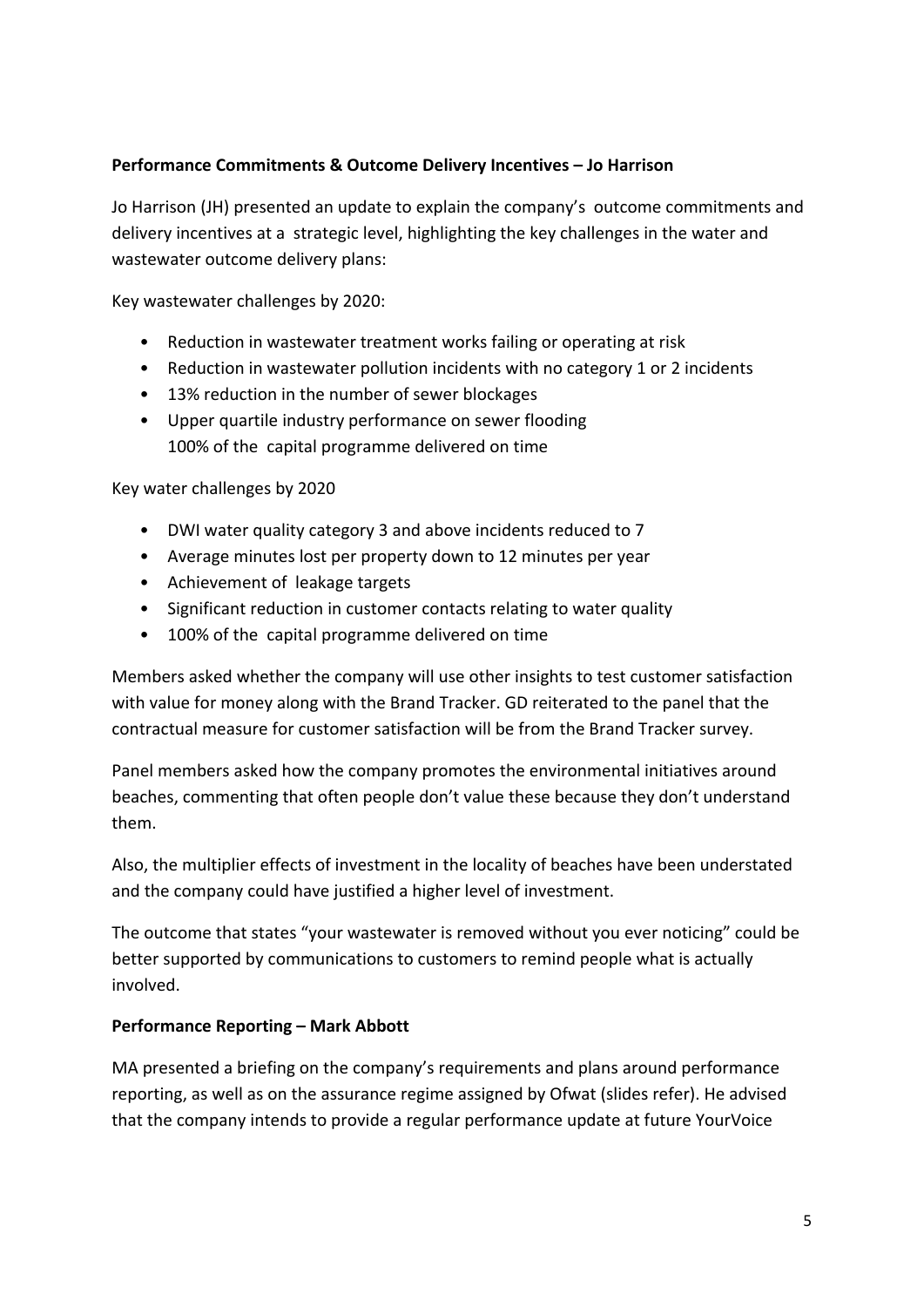meetings and publish a summary of performance online. The company is also seeking YourVoice feedback on its consultation and assurance plans.

Members asked when the company would be ready to start to share performance data, as this is a key focus of the panel. JH responded that the company expects to start to discuss performance at the next meeting due to be held in January 2016. The panel requested that the timeline be brought forward if possible, so that a December meeting could look at the first 6 months of outturn performance, and the company agreed to look at this.

Members asked the company to consider a formal report to update what data is to be included, when this will be available, how the panel is expected to review this etc.

Action: Briefing paper on the approach to performance reviews to be prepared by Gaynor Kenyon

The panel members questioned who the key audience for the reports would be as this would influence the format, content and style. If this was meant for customers, it would need to be made as accessible as possible. MA responded that YourVoice members could influence the style and format of the report.

Members agreed to consider whether the requirement to examine communication and reporting issues could be combined with the previously suggested subgroup on effectiveness.

Action: Subgroup to consider customer reporting requirements – Andrea Cook

Members commented that they were keen to understand how the company takes into account major emerging requirements into its plans and targets. MA responded that the company needs to take decisions and trade-offs along the way. The panel commented that quarterly reviews will allow the panel to monitor, review and log such decisions so there are no surprises on the journey.

Members asked MA to describe the process the company would adopt if an agreed target becomes inappropriate. MA responded that if the company judged that a target is no longer appropriate, on balance, it could choose to under- or out-perform the target, if this was cost effective and if such action was in the best interests of customers.

Members noted the Responsible, Accountable, Consulted and Informed (RACI) approach to stakeholder management and that it would be consulted in respect of performance delivery.

Members highlighted that in the energy sector the issue of who owns smart meters became a key issue which saw the emergence of third party intermediaries. It was predicted that a similar emergence is likely in the water sector and the panel would have to reflect on such issues and any potential conflicts of interest.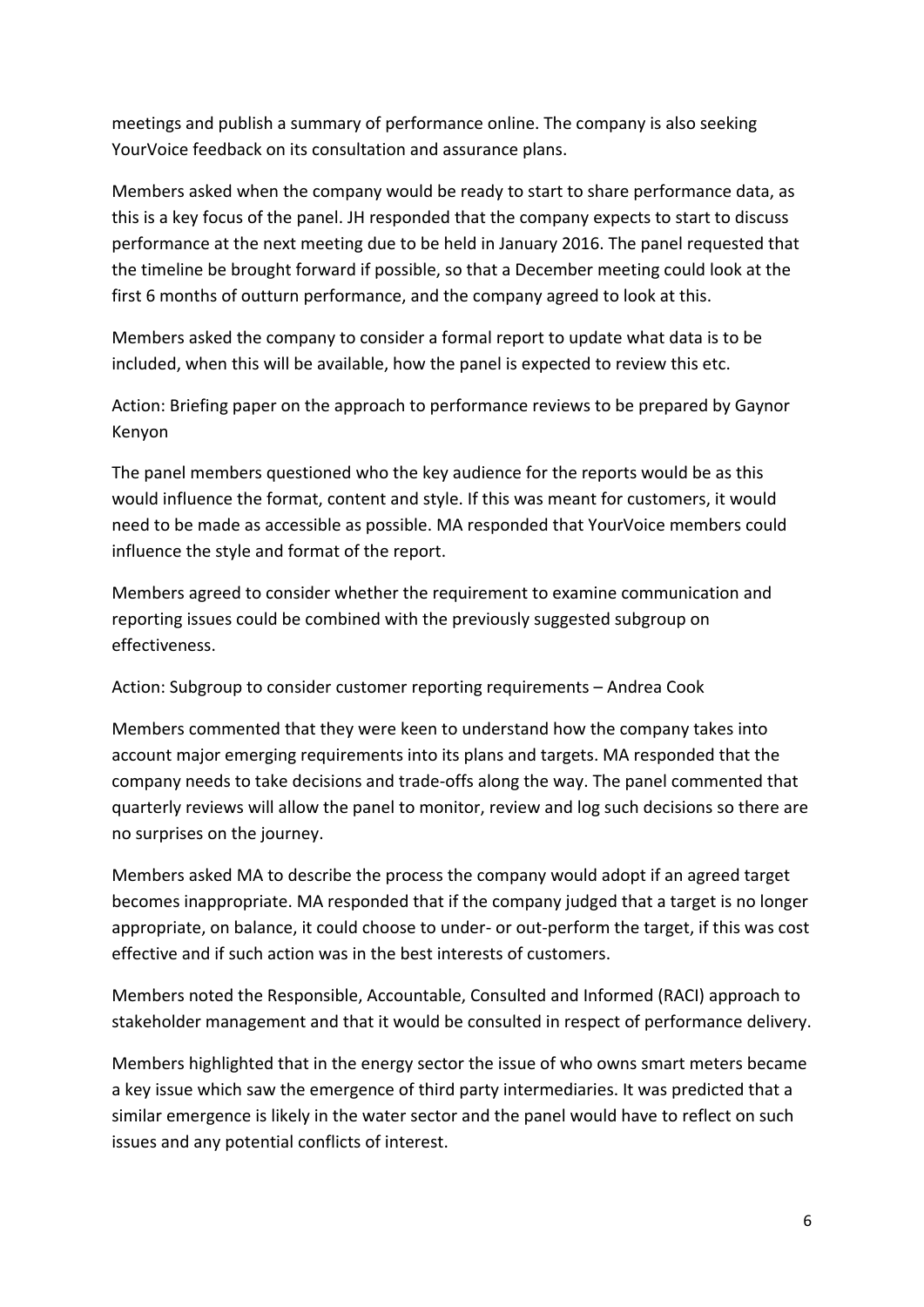The panel asked if they could have sight of the key headlines for the company's response to Ofwat's Water 2020 paper. GD commented that United Utilities had produced a wide ranging response which was published on the website. MA said it would be useful for members to have sight of this and to comment on some of the concepts contained within the consultation.

The panel asked whether risk assessments were carried out associated with geographical areas or business sectors, for example for parts of the region subject to flooding risk. JH assured members that the environmental risk assessment approach was very comprehensive. She said that resilience is 'top of the agenda' in terms of 'business as usual' and she is leading a review of resilience of water and wastewater assets to 'reinvigorate' what the company does.

The panel members were asked whether they were generally clear about what the baseline is, and where the panel was starting from, and confirmed this.

Members were keen to understand the way customer satisfaction is measured and GD said he would be happy to take the panel through the approach at the next meeting. (Now proposed for early 2016)

Action: Presentation of a summary on customer satisfaction measures – Gary Dixon

The panel asked how the Franklaw incident had impacted on the 2015-20 programme. JH commented that there was very little impact as the water supply had not been lost. In some ways the incident at Sweetloves in Bolton had resulted in greater impact. The review of resilience should highlight areas where further investment might be needed to provide the correct balance.

The company was asked how long before it expected the impact of the incident in Lancashire to show in customer satisfaction results. GD replied that it was already showing. The Service Incentive Measure (SIM) survey data on water quality was taken right in the middle of the incident occurring and the results had been reflected in a deteriorating score.

### **Subgroup report – non-household retail re-opener - Bernice Law**

The panel was informed that a subgroup had been convened to help consider a resubmission for non-household retails tariff arrangement during 2016, with a greater emphasis on stakeholder engagement in this area. Customer research is planned and the subgroup had been briefed on this. The group would be consulted on the survey questionnaire and materials over the next few weeks. It was agreed that this would be facilitated via email and potentially conference calls to minimise the need to meet as a group.

More generally, the panel discussed the reasons why subgroups had been used in the past, including that they allowed for an in-depth investigation of complex subjects, by members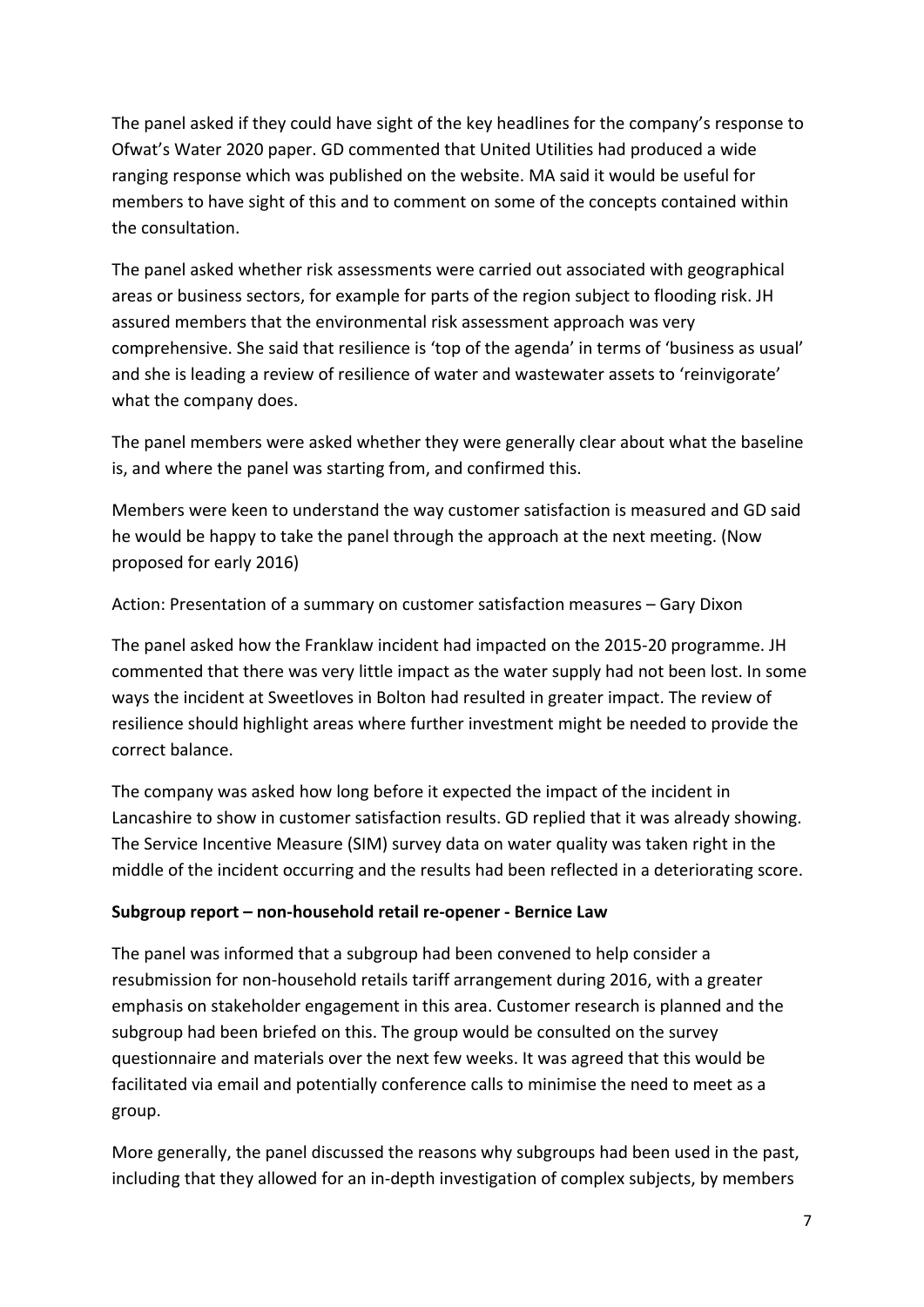with appropriate skills and experience, who then reported back to the main group. The panel was advised that members were free to volunteer and to help determine how many subgroups would be needed and for what purposes.

Action: Circulate a note to canvas subgroup suggestions and membership – Andrea Cook

# **Panel Membership and Induction – Bernice Law**

The panel was asked whether members felt there was any remaining gap in membership. Members mentioned that there was no representative from the third sector / charities, and were reminded that normally the Citizens Advice Bureau would be present. It was suggested that housing associations might be a candidate for the future, particularly around PR19.

The discussion then turned to local authorities and the difficulties associated with acquiring someone who could provide a voice for the sector rather than for an individual local community.

Actions: Follow-up local authority contacts and report back – Robert Light

The panel was asked whether it had any links with academics. There were two elements to this; firstly, for technical advice; and secondly, for improved knowledge about public policy. Members agreed that the panel needs to make sure those channels aren't neglected. The members agreed that the panel needs to be able to consult or to commission expertise where necessary.

Members agreed that it is important that the panel considers what the communication strategy around their work should be.

### **Inductions – Andrea Cook**

The panel was advised that inductions can be arranged for any members who think they may benefit and especially any new members who may need to understand more about the company or the water industry. One of the aspects that worked well for PR14 was site visits. It is possible to organise similar visits if members would like to attend. Members agreed it would be helpful to get an idea from each member what they might value by way of induction activities.

Individual members stated that would like to get a clearer idea of how the business worked, including to get the direction of travel in terms of market reform. It was accepted that although the area of market reform is of interest, with the provision for additional services to businesses, including water efficiency, business separation does raise issues around potential competitive advantage and there is a need for clear lines of separation in terms of what can be discussed at future meetings. Panel members were asked how they could take messages back to their own organisations and make sure there is an appropriate level of interaction. Members asked whether every water company has a legal duty to be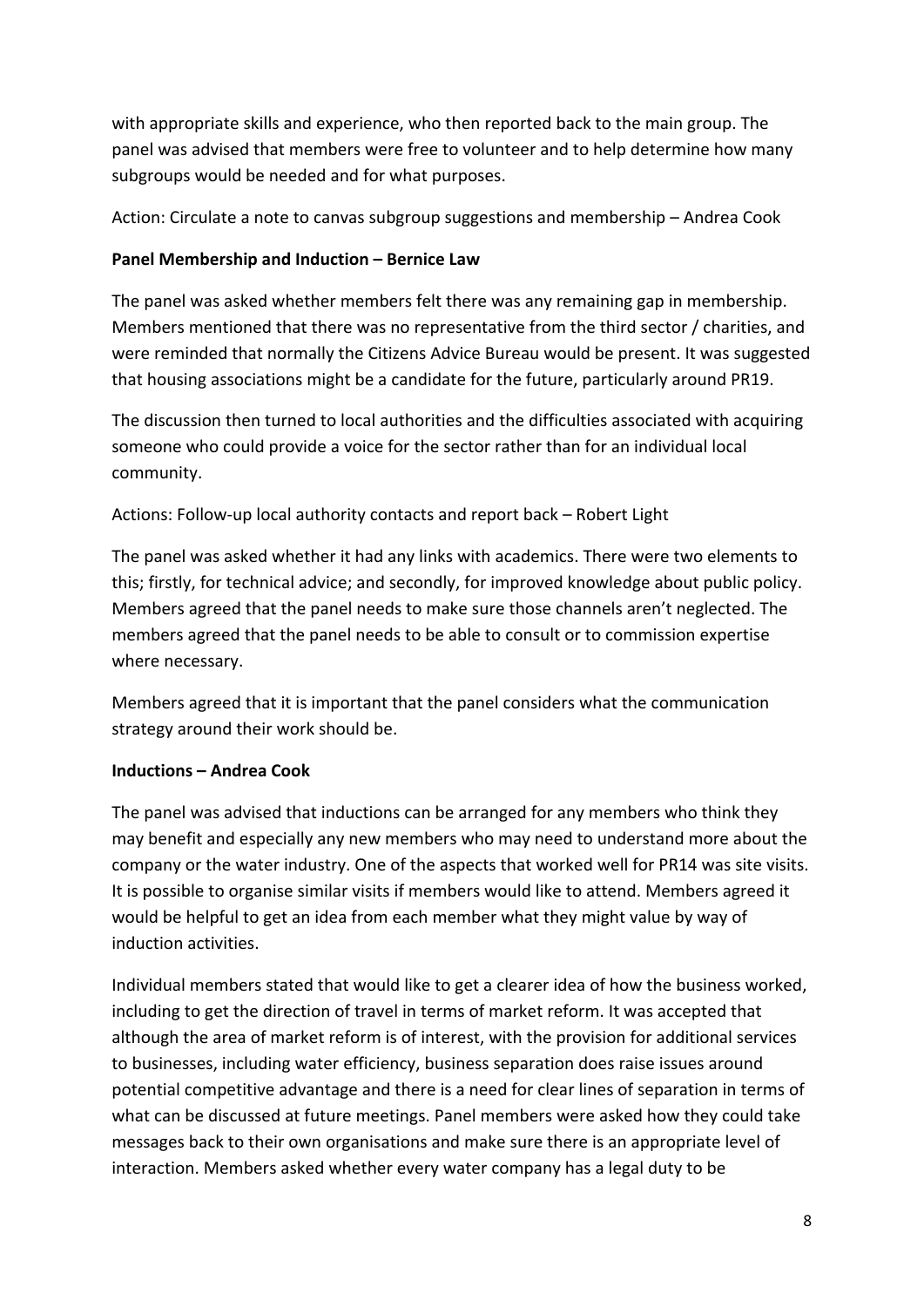sustainable and that the strategy behind the plan needs to consider sustainability. The company said the key aim is to drive behaviour change so that sustainability is embedded in the way the company works.

### **Future Meetings – Andrea Cook**

Member were advised that the plan is to structure meetings around key events (e.g. performance reviews, communications and events). A chart setting out the suggested agenda items for future meetings was included in the presentation pack.

Action: Agendas for future meetings to be confirmed by Ken Dillon

Members requested whether the next meeting could be brought forward from Jan 2016 to late 2015 and contain an earlier review of performance delivery. A suggestion was made that this could be done sooner if it were delegated to a subgroup but members agreed they were reluctant to delegate monitoring of ODIs because it is crucial to the purpose and understanding of the whole panel. However any drilling down into specific aspects of performance could be delegated.

It was agreed to target the next meeting for the end of November / beginning of December, and then to move each successive meeting forward by a month;

- January moves to Late November/early December
- April 2016 moves to February/March
- July 2016 moves to May/June
- October stays as is for the time being

The panel was advised that a draft of a non-disclosure agreement between the company and the panel members would be given out at the end of the meeting. Members were asked to consider the wording to make sure they were happy to sign this. At the same time the company was asked to get its legal team to look at the wording again, especially in relation to the potential separation of the retail business, to make sure it is all fully compliant.

# **AOB – Andrea Cook**

GD advised the panel that he intends to retire at the end of the current financial year and announced that an internal candidate, Louise Beardsmore (LB), who is currently Head of Organisational Development and Business Change, has been appointed Interim Customer Services Director. Louise will working with GD from now with a view to taking over this area of the business fully in due course.

GD will continue to attend the YourVoice sessions until LB is fully on board. GD was thanked for his very valued service to United Utilities and to customers and members wished him well for the future.